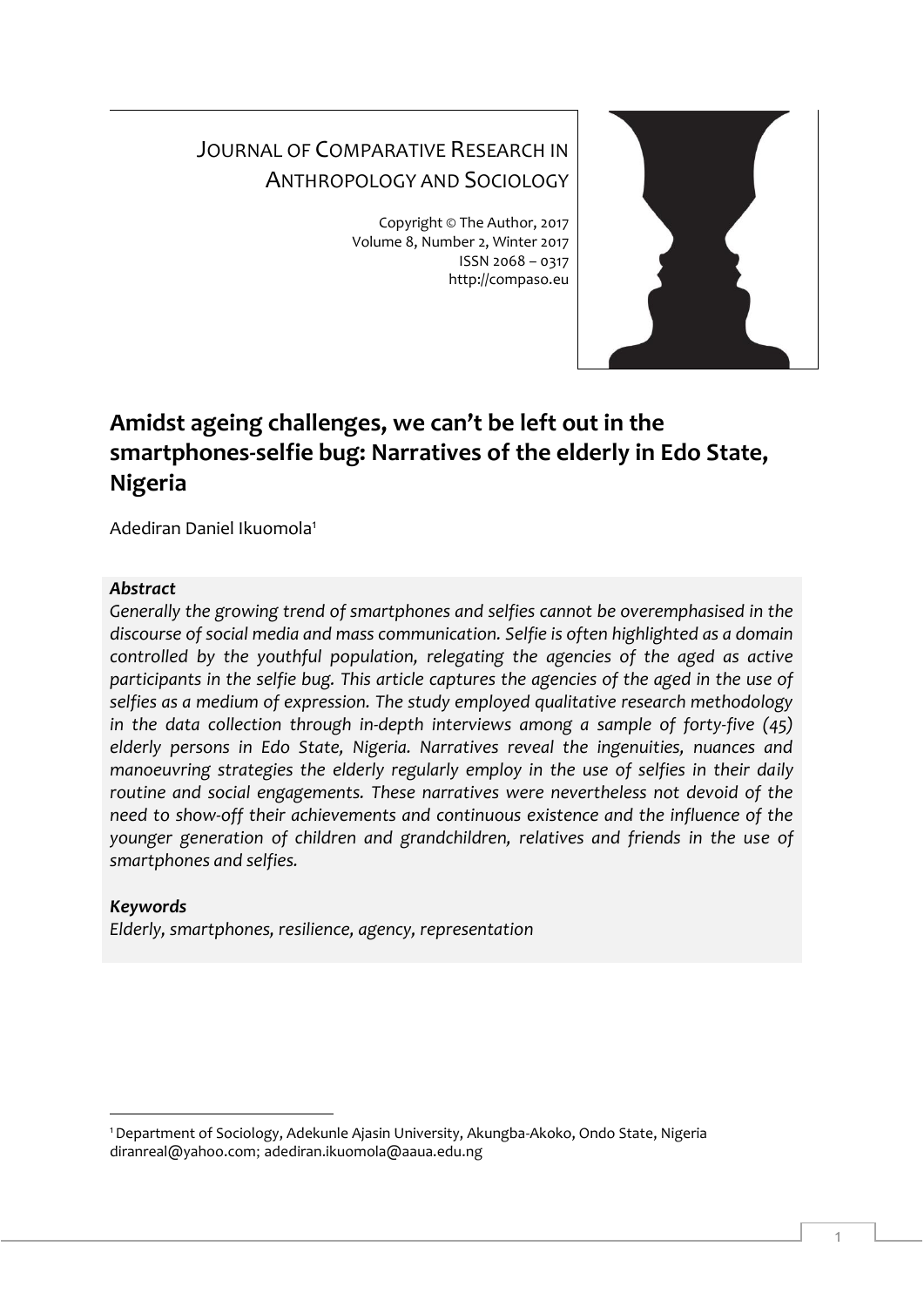#### **Introduction**

Certainly, there is excellent work to be found on the social aspects of mobile photography (Albury, 2015; Gye, 2007; Steenson, 2006), documentation of the self through digital photography (Ardévol & Gómez-Cruz, 2012; Rettberg, 2014), and the history of artistic and vernacular self-portraiture leading up to the advent of selfies (Roberts, 2011; Hall, 2014). Academics in the fields of media and cultural studies have been slower to weigh in the agency of the elderly in the selfie bug and smartphones usage especially in Africa. This article examines the agencies and ingenuities of the elderly in the use of smartphones applications as a process of self exploration, and a course of action in constructing their online and offline identities, specifically in the use of selfies as a medium of communicating personal and social existences in Nigeria. Selfie has been described by several scholars as a practice (a gesture), which involves sending (and is often intended to send) different messages (through photographic images) to different individuals, communities, and audiences, which also provokes reactions such as likes, comments, and remixes (Senft and Baym, (2015). Common features of the discourses about selfies have tended to be diverse and extreme both in definition and agency, oftentimes within the socio-political space of the youth, undermining the space and agency of the aged (Marwick, 2015; Posner, 2015; Turkle, 2013; Senft and Baym 2015; Fox, & Rooney 2015; Senft, 2008; 2013; Schwarz, 2010). Senft and Baym (2015) emphasized categorically that the deployment of selfie is an indicator that one is young, fun, and connected. For Posner 2015, selfie pedagogies are best situated in a critical interrogation of contemporary discourses of adolescence and young adulthood as they intersect with digital cultures.

Youth dominance of the social media space and the selfie bug has also been connected with discourses of pathology (Fox, & Rooney 2015; Senft, 2008; Schwarz, 2010). However as a form of human agency, selfie functions both as a practice of everyday life and as the object of socializing and politicizing discourses, using the internet and the social meida, the aged are neglected in the study of selfies despite the various dimensions of selfies such as political selfies, joke selfies, sports-related selfies, fanrelated selfies, illness-related selfies, household selfies, selfies at funerals, or selfies at places like museums among others are spaces not totally occupied by the youth. In the same vein, the aged are often termed as resistant to change and portrayed as having anxiety feelings towards unfamiliar space and technology (United Nations Populations Division, 2009; Ehmen et. al., 2012; Ejechi, 2013; Egwu, 2013; UNFPA & Help Age International (2012). This has been linked with mobile phone industries targeting younger age groups who switch phones relatively frequently and admire smaller devices with multifunctions (Fitzpatrick, & Roberts, 2004; Marwick 2015; Senft and Baym, 2015), unlike the aged who have been tagged as users who do not have the same visual and hearing sensitivity, finger dexterity, and working memory as the younger age groups; and that they may have problems using smartphones and mobile phones with smaller buttons, screen and text; and complex functions (Akeredolu-Ale & Aribiah, 2001; Chen, et al., 2013; Mallenius, Rossi, and Tuunainen, 2007; Kurniawan, 2008). It is generally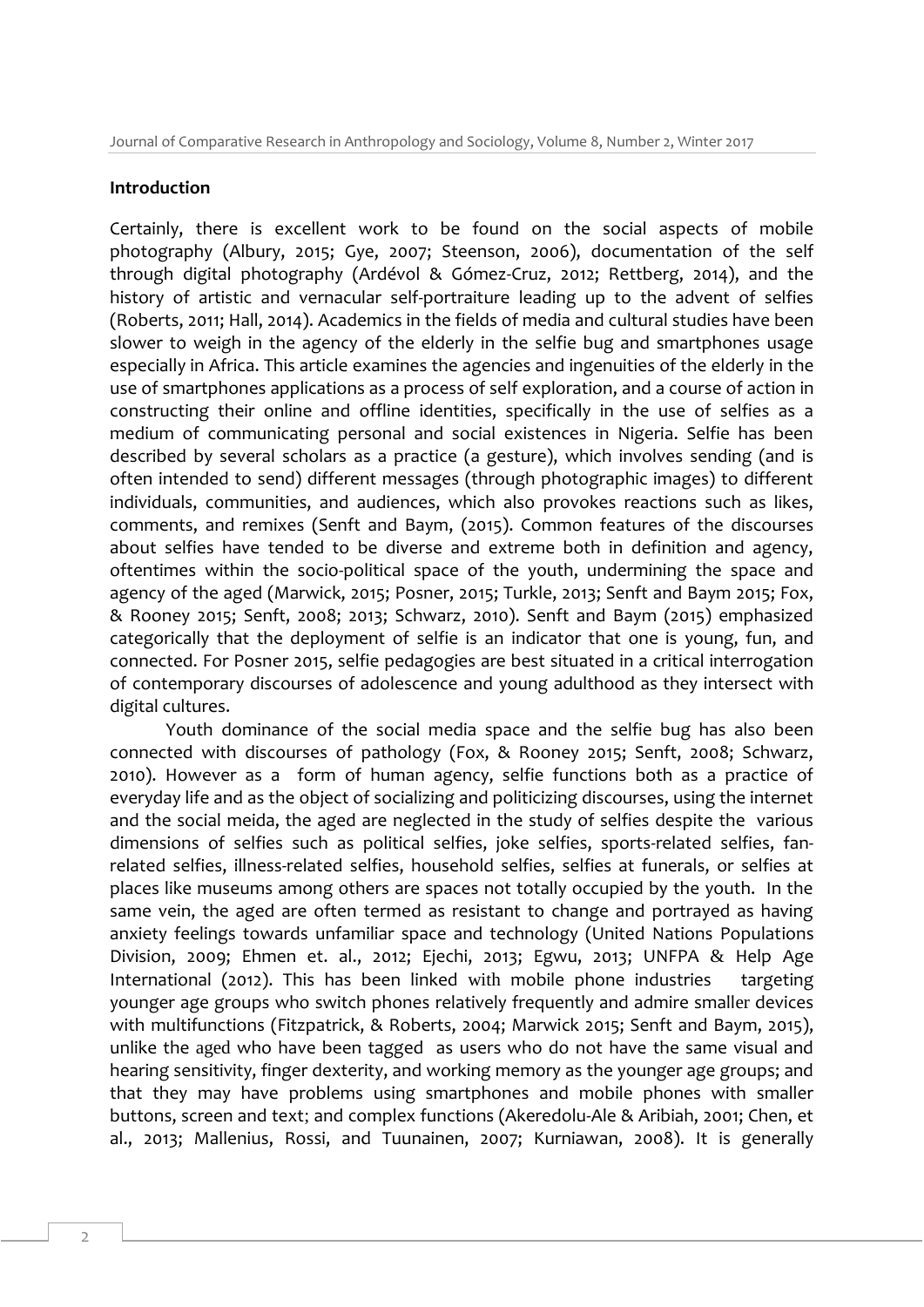overemphasized that older adults' physiological and psychosocial characteristics are different from the younger age groups regarding the requirements and needs of mobile and smartphone usage. And as such mobile phones with fewer functions have been stated as satisfying to older users demand; and that phones with too many functions will make the devices more complex and result in redundant learning (Chen et al., 2013).

### **Literature review**

#### *Pervasiveness of smartphones in Nigeria: The demographics*

Globally mobile and smartphones have become topical in recent decade, irrespective of the socioeconomic, cultural, educational and literacy barriers in Africa and other developing world. The mobile phone subscriber penetration rate in Nigeria remained on the upward swing as the most populous black nation and one of the richest countries in Africa, with about 94 per cent. In 2016 Statista, a statistics portal estimated that there were about 15.5 million new users (Adeleke, 2016). The 2017 eMarketer profiling of countries that love smartphones, ranked Nigeria as  $17<sup>th</sup>$  with 23.1 million smartphones, a figure projected to increase to 34 million in 2018 (Nigerian Communications Commission, 2017). Similarly, statistics from Africa Infotech Consulting (2017) showed that smartphone penetration in Nigeria has increased, gaining about 30 per cent penetration with features' phones having a 70 per cent penetration. In practical terms the Nigerian Communication Commission (NCC) says there are 223 million total mobile phone users as at August 2016 (Adepetun*,* 2016*;* Adeleke, 2016; Nigerian Communications Commission, 2017). As in the case with Hong Kong in China, the total number of mobile phones user is higher than Nigeria's population of 180 million, because individual users often have multiple lines and internet connections. Of these there are 722 million mobile phones in Africa, with 127 million being smartphones (Chen; Chan, & Tsang, 2013; Adepetan, 2016). The astronomical increase cannot be explained without reckoning to the inexpensive smartphones that are opening new opportunities for marketing and commerce in emerging markets like Nigeria, where many consumers previously had no access to the internet which has facilitated the use of various platforms in the social media, such as Facebook, WhatsApp, Twitter, Instagram among others (Nigerian Communications Commission, 2017). The global statistics revealed that, Facebook has over 1.5 billion users monthly with about 798 million accessing the site on their mobile phones, adding that WhatsApp has over 700 million users who are sending over 30 billion messages everyday (Adepetan, 2016).

The demographics of these figures are at best gendered and classified as mainly involving the youth, without adequate documentation and disaggregation of the elderly population in the mobile and smartphone statistics. Studies have revealed that there are over 302 million monthly users of Twitter, with Instagram having over 300 million active users per month. Of which LinkedIn has over 332 million registered members with PInterest having 70 million users with 56 per cent of them being females (Adeleke, 2016; Danbatta; 2016). Similarly passing statements are often made on the benefits of mobile phones to the elderly users only in support of their daily life. One of such usages is to stay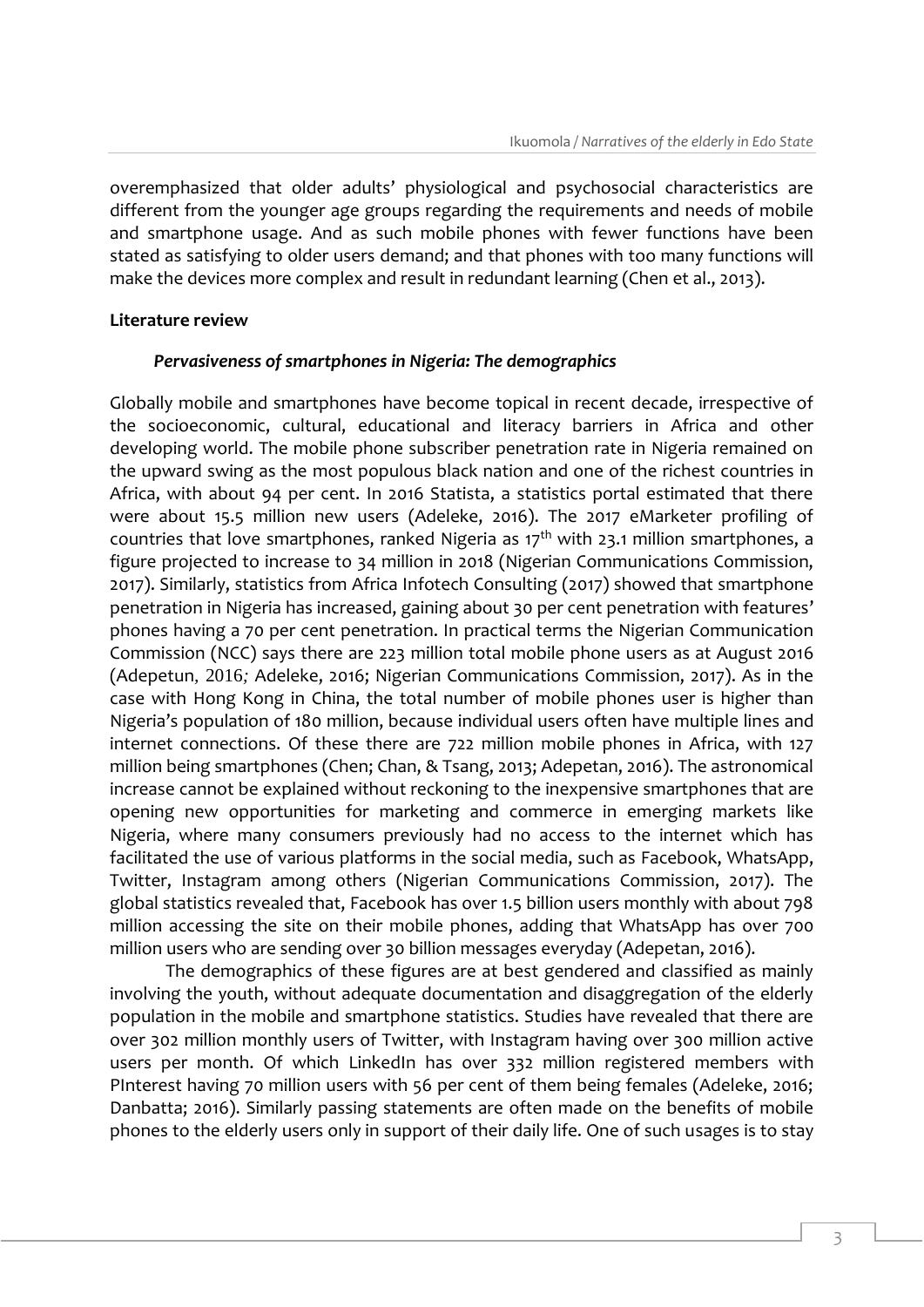Journal of Comparative Research in Anthropology and Sociology, Volume 8, Number 2, Winter 2017

connected with others, such as children, grandchildren, and friends in a convenient and cheaper way, mostly through traditional phone calls (Plaza, Martín, Martin, & Medrano, 2011); another is in the domain of safety-security mechanism (Mallenius, Rossi, and Tuunainen, 2007). Phones with functions like safety alarm and person location enable the elderly to get immediate emergency and health supports by pushing the emergency button. Mobile phones also can be considered as memory aids for compensating ageingrelated memory decline. The functions of appointment reminder, alarm, and address book can help elders schedule and remember performing daily life activities. Besides, smartphones offer entertaining exercises beyond games and audio-visual player functions of the traditional simple mobile phones. One of such is the use of mobile phones for taking/snapping selfies. Most, if not all mobile and smartphones today come with cameras, MP3, address book, and more advanced features such as sending and receiving e-mails and video calls. Selfies have not only come of age but have also become increasingly fashionable in the social media era, where individuals irrespective of their age are willing to share selfies in various social media platforms such as Facebook, Instagram and Flicker. Therefore the following specific questions guided the research to understand and identify the lived experiences of the aged in smartphone-selfie usage: How do the aged engage themselves with smartphones? How do they manoeuvre smartphones applications and for what purposes? Generally this study examined the aged ingenuity and resilience (agency) in manoeuvring smartphones and selfies engagement.

### **Research methods**

This article reports on a purely qualitative and exploratory study. It was conducted in Edo State, Nigeria between December 2016 and May 2017. A purposive sample with a convenience population was utilized. The sample was composed of 45 respondents (27 men and 18 women), who are well informed and in possession of smartphones, as well as making regular use of selfies on different social media platforms such as Facebook, Twitter, Snapchat, Instagram and WhatsApp. The respondents comprised of nondementing senior citizens (retirees from the civil service, and senior citizens who have always been privately engaged). About a quarter of the respondents however still leisurely engaged in petty trading, light artisanship, and backyard farming to keep fit and for supplementary income. The age of the respondents was between 65 and 78 years. About two-third (29 of the respondents) were retirees while others (16 respondents) have always been self engaged. Data for this study consist of in-person interview (semistructured interview) conducted by the researcher in English and pidgin mixed with *Bini*  local dialects. All interviews were audio recorded. Interviews averaged one hour. The shortest interview was 40 minutes and the longest lasted just over one hour and 15 minutes. The variability in interview duration was a product of the semi-structured nature of the interviews, as well as variation among individuals in terms of experiences with smartphones applications, selfie usage and desire to discuss personal experiences with a relative stranger. Data analysis followed the iterative process that often characterises grounded theory in particular, and qualitative research more generally (Emerson, Fretz &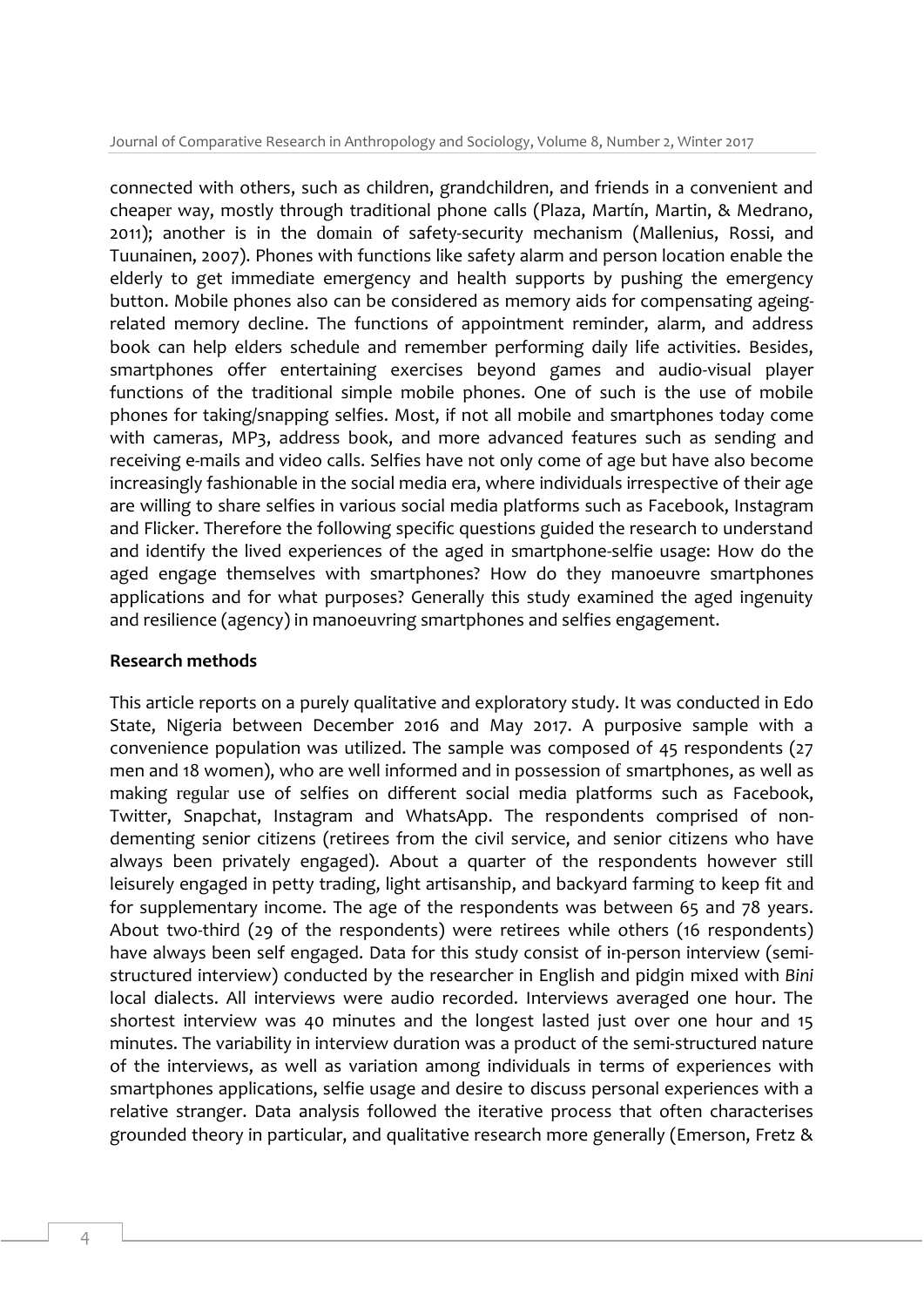Shaw, 1995). During data collection, I took extensive field notes on any interactions and observations relevant to the study of the aged and their ability to use selfies in communicating lived experiences with their smartphones**.** The discussion was limited to issues related to the use of selfies in their daily lives. The principle of anonymity and confidentiality of respondents were maintained. This informed the use of pseudo-names in the transcription, sorting, and analysis of responses.

After data collection was completed, I identified and sorted themes apparent in the aged narratives through line-by-line analysis. Once initial memos were written and links between themes became clearer, I returned to the full body of data to begin focused content analyses. Focused content analysis helped me to ensure that the themes that emerged from the initial subset of the data were both relevant to and appropriately configured for the full set of data. In the paragraphs below, I present the content and structure of these themes and demonstrate how the aged go about using selfies2.

## **Empirical findings and discussion**

-

# *The ingenuity and resilience of the aged towards smartphone-selfie use: Nuances and manoeuvring strategies*

Contrary to the general opinions that there are physical and cognitive barriers impeding older peoples' usage of advanced functions in smartphones as put forward by (Tse, Choi, & Leung, 2008; Chen & Chan, 2011), this study reveals otherwise that the aged are involved in the acts and habits of taking selfies, thus they can no longer be left out in the discourse, space and enthusiasm of smartphones and selfie taking. It was mentioned that age is not a barrier amidst the complexities in making use of modern and sophisticated mobile and Smartphones. Mr. Rufus noted that:

> It is often annoying when people say that senior citizens are not  $21<sup>st</sup>$  century compliant in terms of computer literacy, and most annoying is the assumption that we cannot also make use of smartphones. This is completely false. No matter how complex a smartphone is, what is needed is patience to learn how to operate it. Even the so called youth who claim smartphone is for them also learn from one another (Male/68years/Retired Craftsman).

The need for perseverance and wisdom were described by another respondent as the key motivating factor in the use of smartphones.

> For me I keep asking my grandchildren to teach me how to operate newer phones. I cannot be left out of the new technology. Smartphones and the internet are colourful in nature and features. And the easy to which it can be operated, if well taught can only just be interesting. Every elderly person will love the soft taping of buttons rather than typing which stresses the fingers (Ifueko/ Female/73years/Trader).

<sup>&</sup>lt;sup>2</sup> Selfie is used in this article to mean (private and public portraits and pictures), contextual, inoffensive and ethical images.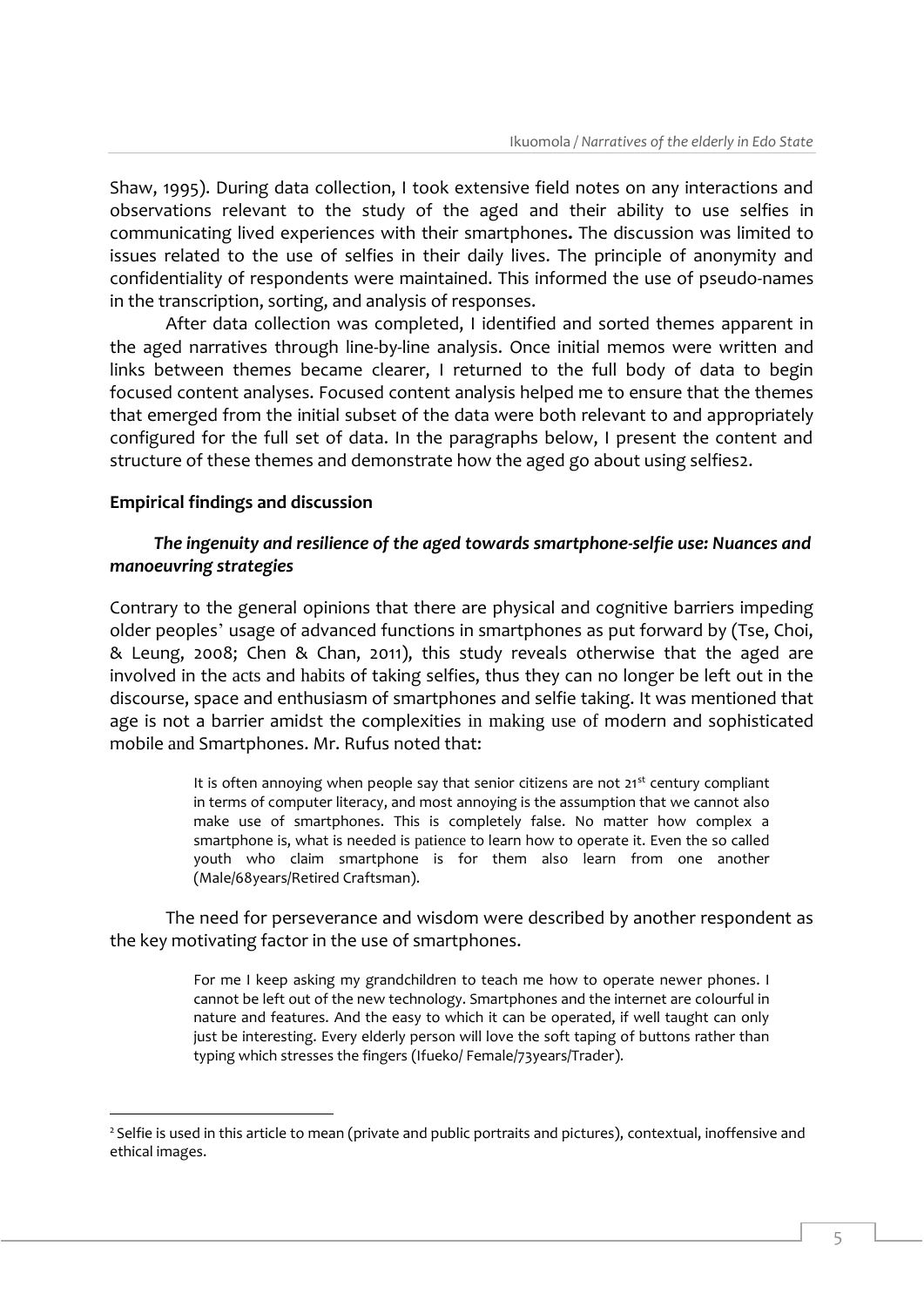It is known that the use of advanced functions, such as Global Positioning System (GPS), email, Wi-Fi internet and notepad (irrespective of age) requires the users to be familiar and skilful with the manipulation of mobile and smartphones and to learn new skills, at least to a certain extent. This was very much the case with the learning ability of the aged as they displayed what they have learnt over time since the commencement of Global System of Mobile Communication (GSM) in Nigeria. They all noted that learning how to use new phones and computer gadgets were a bit difficult at first, but made easier and possible through contacts with friends, colleagues, the media, as well as consistent pressure from children and grandchildren.

Though studies on technology usage generally posit that with age-related declines in cognitive abilities, older people become slower in acquiring technological skills (Ziefle and Bay, 2005; Kurniawan, 2008); and that some of them even experience anxiety to new technologies (Tse, Choi, & Leung, 2008; Chen & Chan, 2011). This study proved otherwise in smartphone usage, as senior citizens in Edo State were easily found in possession of smartphones. The rising trend of elderly population owning smartphones can be attributed to the falling prices of smartphones coming in from China and other Asian countries, thus the rate at which most people are increasingly replacing and upgrading their phones have accentuated in the last decade (Adeleke, 2016). Similarly, smartphones possession creates a status symbol, through remittances from abroad. This cannot be overemphasised as Edo State is one of the leading states in Nigeria with a high number of migrants in Europe and America. It is often said that it is difficult to imagine a household in Edo State without a family member overseas (Osezua, 2013; Ikuomola, 2015). Generally having a child or relative abroad was expected to uplift the status of the aged in the community, just as in other countries with long migration history. Findings in Mexico, India and Senegal revealed how household and the aged overcome difficulties and constraints by expanding their ingenuity, responsibilities and acquisition of skills in tasks hitherto not envisaged (Hondagneu-Setelo 1999; Mascarenhas-Keyes 1990; Mondain & Diagne 2013). Some of these ingenuities of the aged have often gone unnoticed. In Edo State, elders were found engaging with smartphones applications and functions beyond making and receiving calls, which is in discordance with findings from previous selfie studies (Ziefle and Bay, 2005; Kurniawan, 2008). Just as older people said they do not want to be left out, so also their children do not want their aged parents to be left behind in what is trending as buttressed below by a retired school teacher:

> There is nothing difficult in operating any phone or simple electronic gadget, all what we as seniors need to do, is to read through the manual and start using them. In cases where there is no manual accompanying a phone, we rely on those who have used similar phones to teach us and get started. For instance my son sent me an Iphone from Canada and I kept it for a while because it was quite different and difficult from the simpler and cheaper phones I have used in the past. After much pressure from my children, one day I took it as a challenge that I must learn how to put it into use, so I called on an older friend who has an iphone, and that was how I started pinging, taking selfies and tagging friends on Facebook, WhatsApp and Twitter (Edemwen/Male/76 years/Retired Principal).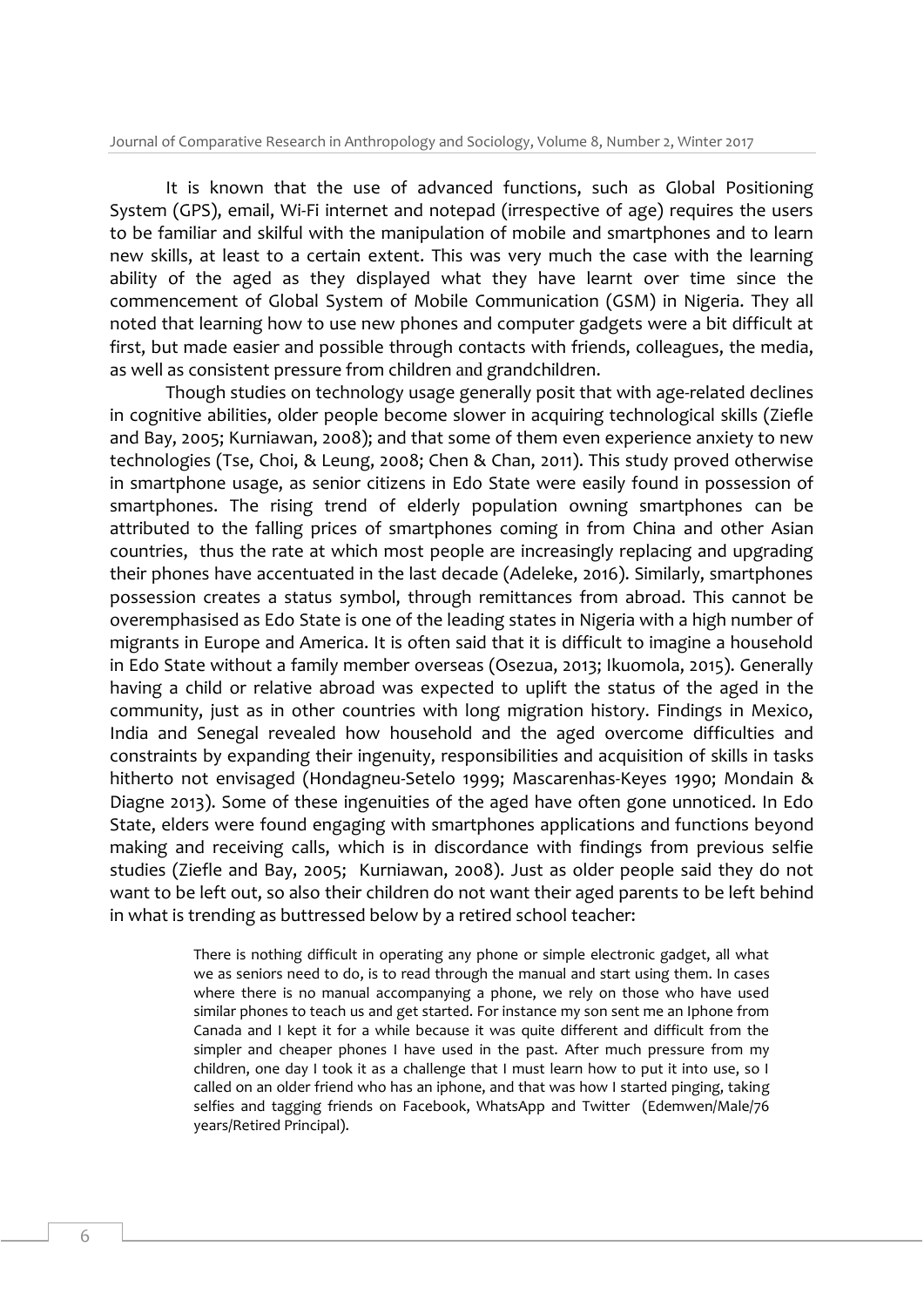### Similarly another corroborated:

Over time I have learnt so many things, from sending messages, recording events, to taking pictures, and making video calls. And now I can teach others. Learning is a continuous thing. Once one is open to new ideas, age is not a barrier, as there are people around to teach and to be taught. These applications on smartphones, though at first look complex, but in no time they become easy to operate. I often disturb my children and neighbours until I got used to the apps on my phones (Irene/ Female/72yearsRetired Civil Servant).

The use of the smartphones for capturing life events and keeping memories through selfie was important in the selection criteria of respondents. Interviews and discussions showed that older generation has also been caught in the web of organizing their lives through smartphones technology, making use of selfies and wearable devices to see and shape themselves. Two-third of the respondents noted their transition from simpler mobile phones (with single camera) to smartphones with double cameras (back and front) that are internet enabled, was made possible by the trend and the pressure to be technologically relevant. Mrs Omosigho and Mr. Ogbeide reiterated how they became active users of WhatsApp and Facebook, and much later with Instagram and Twitter, with the statements 'when smartphone becomes a gift after retirement, what do you expect afterwards.... and 'overtime seeing ones' children performing unimaginable tasks, is motivating enough to get along'. These narratives are fully captured below:

> I was only opportune to have a smartphone as a gift on the eve of my retirement (at the age of 65years two years ago) in a disengagement party organised by my mentees in the teaching service. So I had no choice but to start learning how to make use of it. And secondly as a widow, I had to engage and keep myself busy with new things. The smartphone became a companion of sort, first I was taught how to use the WhatsApp, Facebook and Twitter and more recently Instagram by my children and housemaids. The gift of a smartphone has connected me to people I thought I would never see again in my life. I do not know if I can do without it. For now I am more occupied with it when the house is lonely. I keep myself busy with regular viewing and sending of pictures, selfies of all manners, hearing voices, staying connected with WhatsApp, Skype and other applications installed by my children (Omosigho/Female/67years/Retired Teacher).

For Mr. Ogbeide, he was first fascinated with video calls often made by his children, which his simple phone had no capacity to do. He later became inquisitive and overtime got used to browsing, posting, receiving of pictures and commenting through phones<sup>3</sup>, thus when he had mastered the use of his children's phones, he decided to get himself a smartphone:

> After learning that my children were not performing any magic after all with their phones, and knowing that I was going to learn faster and better with my own smartphone, it became wiser to purchase one and also to reduce the pressure and discomfort of using their phones for practice sessions (Male/72years/Retired Artisan).

-

<sup>&</sup>lt;sup>3</sup> Posting, receiving of pictures and comments were often with family members and friends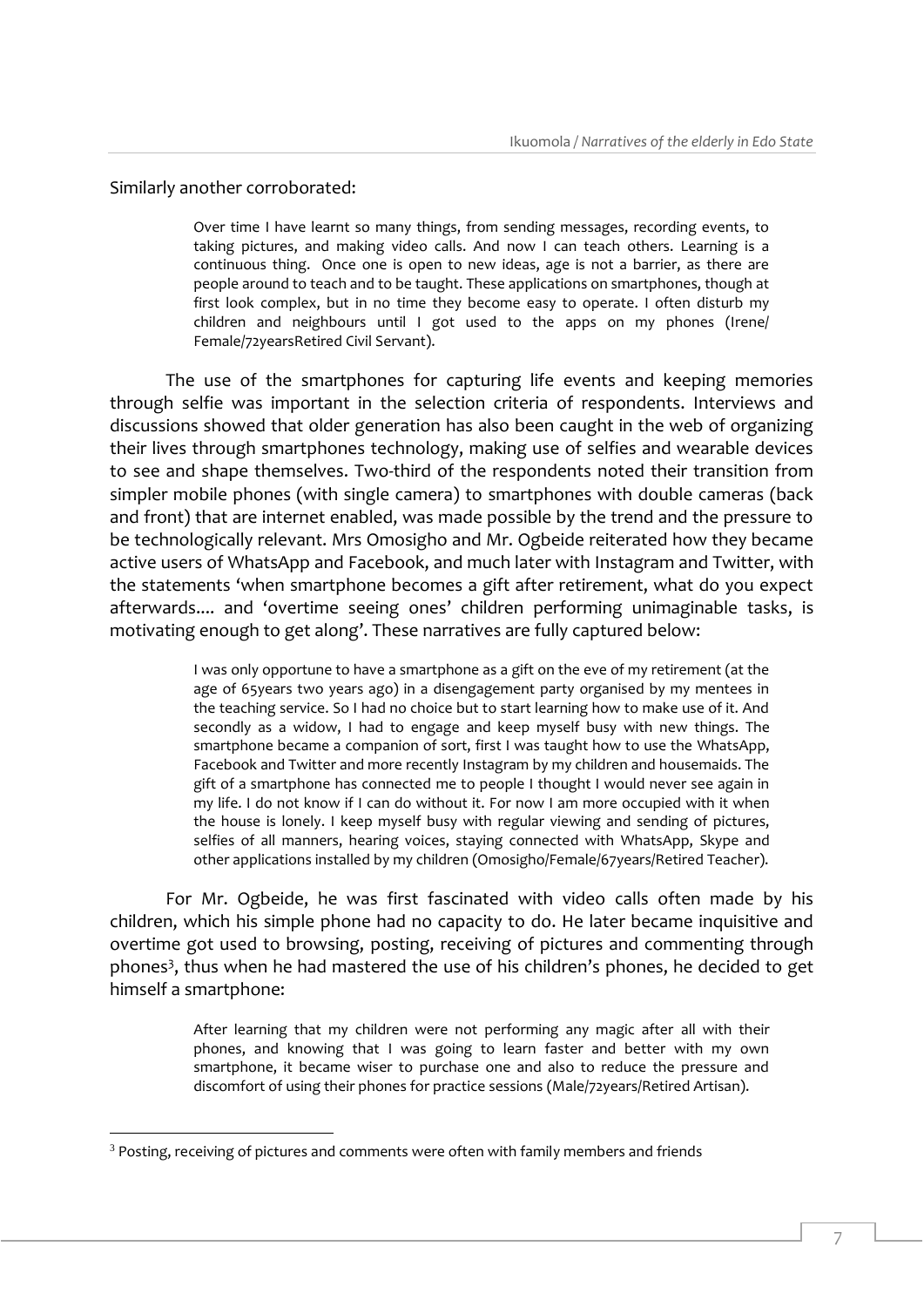The above narratives revealed the inquisitiveness, motivation and learning capacity of the aged in their voyage to smartphones usage. Consequently, smartphone usage creates a new form of association, attachment and friendship which attest to agency in the life course of aging. The autonomy, independence and control of the aged are well displayed by respondents as none was harshly compelled in their narratives to switch over from simpler mobile phones to smartphones. Thus the capacity to make independent decisions, including making choices whether to or not to make use of smartphones was well emphasised. The aged make adjustments in their interpersonal relationships toward connectedness with others and trending technology. The need for connectedness becomes more important upon retirement and widowhood. Connectedness through selfie plays out in the family, kinship, and friendship. Through smartphone technologies, and internet applications, new opportunities for respondents to pursue hobbies, maintain a social life, have fun and give more time to recalling and connecting past and present events are enabled.

#### *Smartphones and selfies in the aged daily routine and social engagements*

Respondents reveal the inherent complexities of understanding the selfie as a product of the advancement of digital image-making and online image-sharing as well as a social phenomenon that serves as a means of individual and creative self-expression. Though it is a common practice, seeing the younger ones taking self-portraits and other times posing for others and more frequently at odd time and in unimaginable places (Albury, 2015); the aged were more cautious and limit their selfie activities to friends and families. Thus for the aged who have close relatives living in a distant environment within the country, and rothers (most especially children and younger relatives) living abroad selfies have become a medium of interaction that bridges social and physical distances. Pa Omojowo narrated how helpful selfie posting and sending continuously keep every member of the family abreast of happenings in Nigeria:

> I had to become selfie freak since my children are all overseas, they are always eager to know what I am up to. Sometimes they want to know what I am wearing and the condition of my health, other times they even want to see me taking my drugs, they want to know and I also want to know through pictures if I am getting older than my age. It has become a daily routine to send them pictures of myself and their mother. It is even more frequent when either of us is sick or admitted into the hospital (Male/69years /Retired Forest Guard).

Mrs Simi corroborated her addiction to sending and receiving selfies from her relatives and friends in major cities, and faraway places as signs that all is well with them:

> These days I am always online not only chatting, but posting and viewing selfies, as well. It has become my habit to communicate and express myself with pictures, even when the doctors are saying I am sick and that there is the need for me to take a bed rest. I detest the hospital environment, but with my phone I have a companion. My children, friends and neighbours know this, and once my relatives see me online they get to know I am really alright. It has also become a medium to know when I am not in the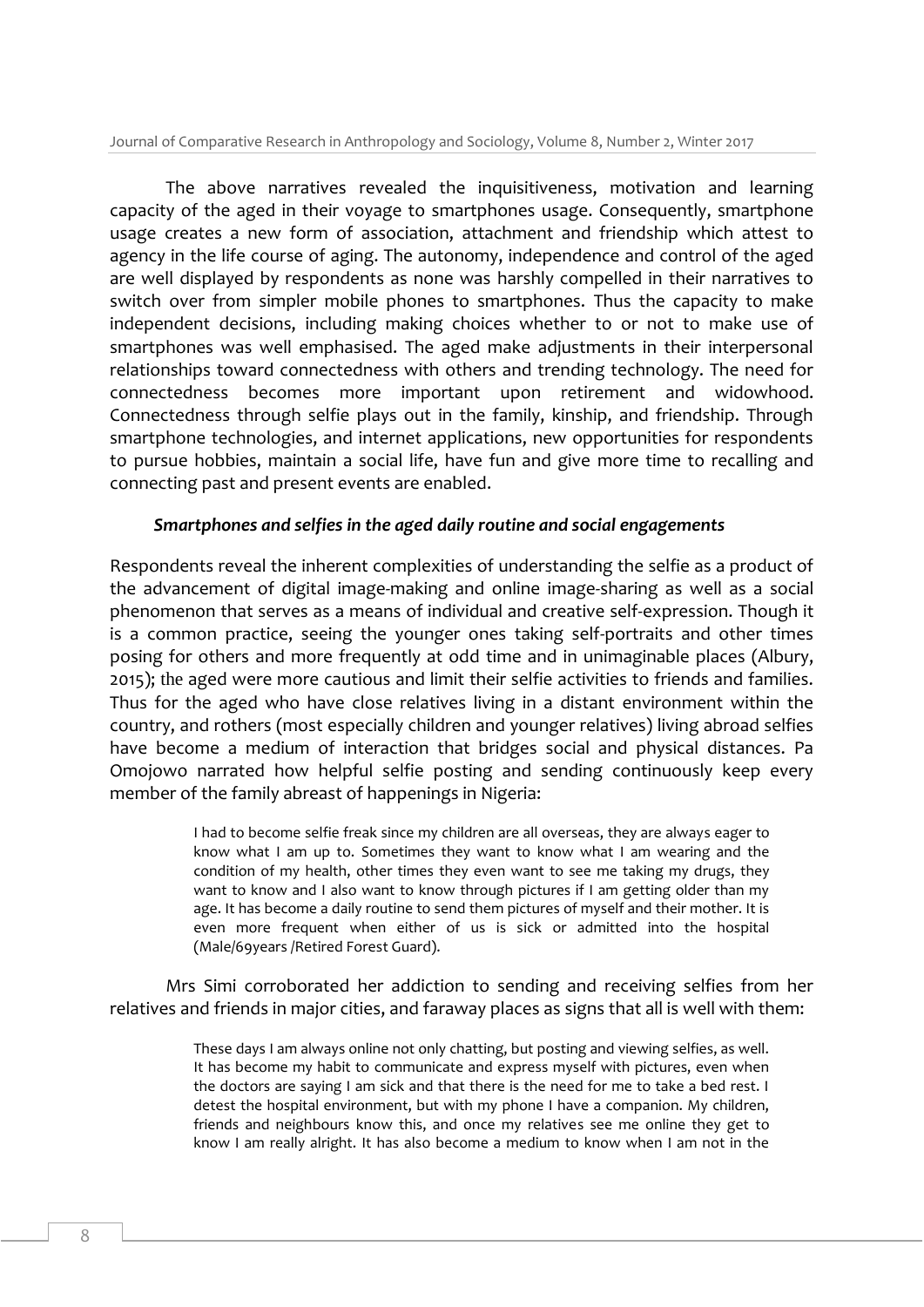best of conditions. Other times relatives mistakenly think I am sick when probably the internet is the problem (Female/71years/Retired Nurse).

Mr. Okon, at 75years has this to say:

I agree that I am now too old to be visiting distant friends and family members, but the use of the internet and smartphones have made my life more interesting and most times I feel ageless, as I have been able to locate friends and relatives, and relatives of colleagues and their children. The internet has been very useful in getting their contacts (phone numbers) for those still alive and information about those who are no more. Apart from posting selfies, I also search and post pictures, images and documents of past events and ceremonies before retirement. Through Facebook and Instagram, I ignite discussions and criticisms, other times reconciliations are made among quarrelling friends. I am seen as an arbiter among my retiree friends. Also I have been able to connect and help some of our friends and old colleagues in need (Male/75years/Retired Civil Servant).

The narrative of ageless self by the respondent above argues for a body image that is independent of chronological age that obtains from the continuous narration of one's life. Continuous restructuring and expression [of identity] allow respondents to maintain a feeling of unity, happiness and sense of belonging about themselves and a sense of connection with the parts of their past they consider relevant to who they are at the present (Kaufman, 1986:150). The use of selfie by Mr. Okon is not only retrospective; it looks at life as a continuous process across the life course, linking the past, the present and the future. It is a mental state of adaptation as well as action, in what Atchley (1989:183) refers to as a grand adaptive strategy that is promoted by both individual preference and social approval in his continuity theory of normal aging. Narratives from respondents relate selfie engagement with sociality and activity, health and longevity, and resources as important determinants of happiness. Though happiness can be described as personal and normal no matter ones' status in life (Franklin, 2009; Esteban, 2013), one thing is clear among respondents, they see selfie as a medium that does not only create sociality, but also happiness, which is about sharing one's life (past and present) with others. In this context, the creation and sharing of selfies deployed a range of social media practices, including those Couldry (2012) has defined as showing and being shown;" and "prescencing, or "managing presence to others across space (p. 49).

In another interview, Elder Emmanuel reveals that children and grandchildren have made selfies compulsory in his house:

> If I am not doing the selfie thing, my children are readily available to bug me with phone calls and to put me online. They often jokingly tell me that I am old but I should not be seen as old fashion. Even though my children and grandchildren often wish me good health and long life, they also find time to remind me of death, and that posted selfies will be a good remembrance package for the family when I am no more. So I have been caught in the bug to also please them (Male/78years/Retired Trader).

Elders in African culture are highly revered as repositories of wisdom, widely consulted as custodians of traditions and customs, for which their activities need to be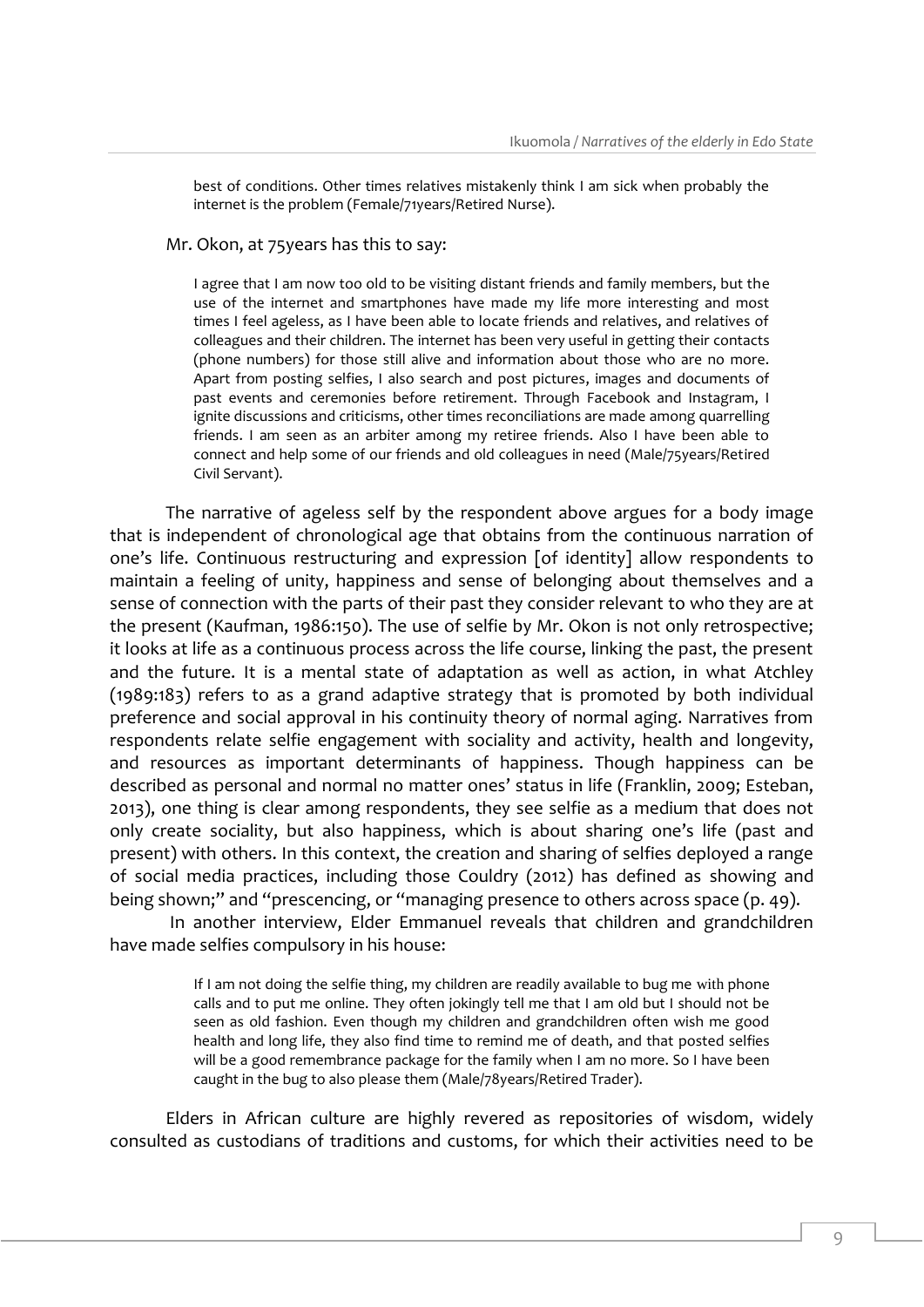captured in their old age. Technology through the use of smartphones and selfies has made this relatively easier. They are also seen as the bridge between the society (the living) and the dead (ancestors).

## Another reiterated:

Everyday at least there is something to tell someone about my feelings through pictures, so at every ceremony or event, from marriages on Saturdays, church service on Sundays to shopping and visiting of friends, my selfie says it all with fewer or no words (Asemota/Female/70years/Retired Court Clerk).

Furthermore, Mrs, Asemota noted that her children will always want to know what is happening in any occasion or activity she is involved, basically in all her schedule especially outside the immediate environment. The selfie thing has now become a tracking habit for the family. Another reason favouring selfies is the poor network and weak speed of the internet facilities in local communities. Akinsumade explained that since the internet is not often strong enough for video calls, selfies thus become a quick and better option in this clime.

## *The aged, selfies and social connectedness*

The elderly are a group unto themselves or, as Omosigho says, égbe né pataki, to denote identity, solidarity and connectedness. They often prefer same gender and same agerange friends, and they are loyal to one other. For the fact that most retirees tend to relocate from the city to their hometowns usually in the suburbs (villages), the social media through Facebook, Instagram, Snapchat, among other apps become handy to keep in touch, while those within the same locale still find time to visit one another, attend ceremonies together and hang out in the evenings sharing memories of the past as captured in selfies. Moreover, Edema says:

> We condole with one another in cases of death using selfies to express and activate a sober mood. We also celebrate anniversaries of our retirements, children getting married, and graduation parties. All these are made possible through several pictures, selfie, hashtags, on Instagram and sometimes twitter. With these, we see what colleagues, friends and families are saying and join the conversations especially on events one is unable to attend. These platforms unite us. It is as if we live and see ourselves everyday regardless of the distance (Edema/Female/68years/Retired Head Teacher).

For another respondent, twitting and re-twitting of selfies of past and present looks, not only tell us of the changes that have taken place over the years, but also serve as platform of information and ideas, to educate, explain and discuss events around people, pictures and selfies, that are inspirational, interesting, motivating and full of wisdom. This is captured in Papilo's narrative of how his last child was inspired to become a medical doctor after seeing a selfie of a family friend.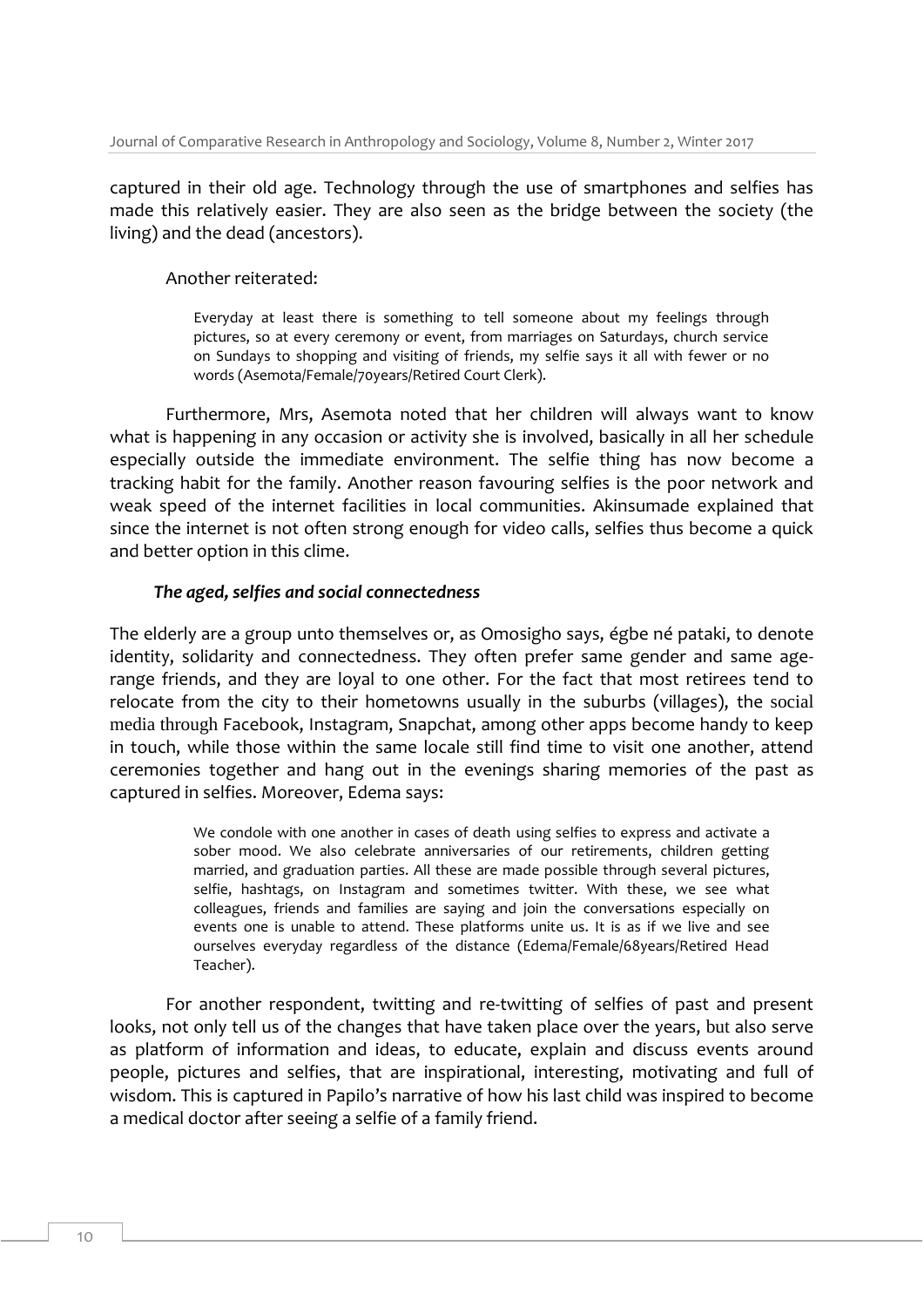In one of my colleague's selfie with his medical doctor son, taken on a podium of graduands from the State medical school in 1996, which was shared on Facebook and WhatsApp ten years after, the selfie captured the tears on his face. It was tears of joy seeing his child becoming a doctor after eight years in the university. This particular selfie became a reference point and motivating factor for my last child who is currently in the university studying for medical degree. The first time he saw the picture, he whispered to me, saying 'Dad one day our family will have such a picture, not only as a selfie, but a big picture framed and hung in the parlour'. Its gradual becoming a reality he exclaimed! (Papilo/Male/72years/Trader).

#### **Conclusion**

There is no doubt that the intensity of daily physical activity of the aged decreases with increasing age, regardless of the amount of support the family provides. Similarly, following the loneliness the elderly often experienced at home, in the absence of their children and grandchildren due to work schedule and other engagements, a number of studies have come to agree that loneliness among the aged awakens their agency to keep themselves engaged and continue with non-strenuous and mental activities (e.g., Edgerton, 2013; Esteban, 2015; Tuomi et al., 1997). This is evident in this study, as the use of smartphones and selfies was paramount in keeping boredom away. The elderly in this study state that they are energised while online, posting and receiving photographic information, such as daily selfies, which they described as a routine update of pictures and information about life, friends, neighbours and other images of oneself, private and public personalities; and their state of wellness. This is to emphasize aging as a process not only of weakness but also of being healthy and strong mentally. The movement from simple mobile phones to smartphones by the elderly finds resonance as an indicator of resilience and resistance in the concept of the ageless self (Butler, 1983; 1989; Kaufman, 1986; McHugh, 2000; Robertson, 1996). The ageless self, though, plays into such concepts as ableism, active aging, productive aging and successful aging, that cast senior citizens who have not (or cannot) transcend with time and technology as frail. This article captures the agencies of the aged in the use of smartphones and selfies in Edo State, Nigeria. Narratives reveal the nuances shown in the elderly learning capacity, and motivations employed in the use of smartphones and selfies in their daily routine and social engagements. The findings were nevertheless not devoid of the need of the aged to show-off their achievements, continuous existence and the influence of the younger generation of children and grandchildren; relatives and friends in the use of selfies. The study concluded that amidst the general views that the aged are passive and resistant to change, there are a number of aged who are active participants in the use of smartphones and selfies in their impact and scope.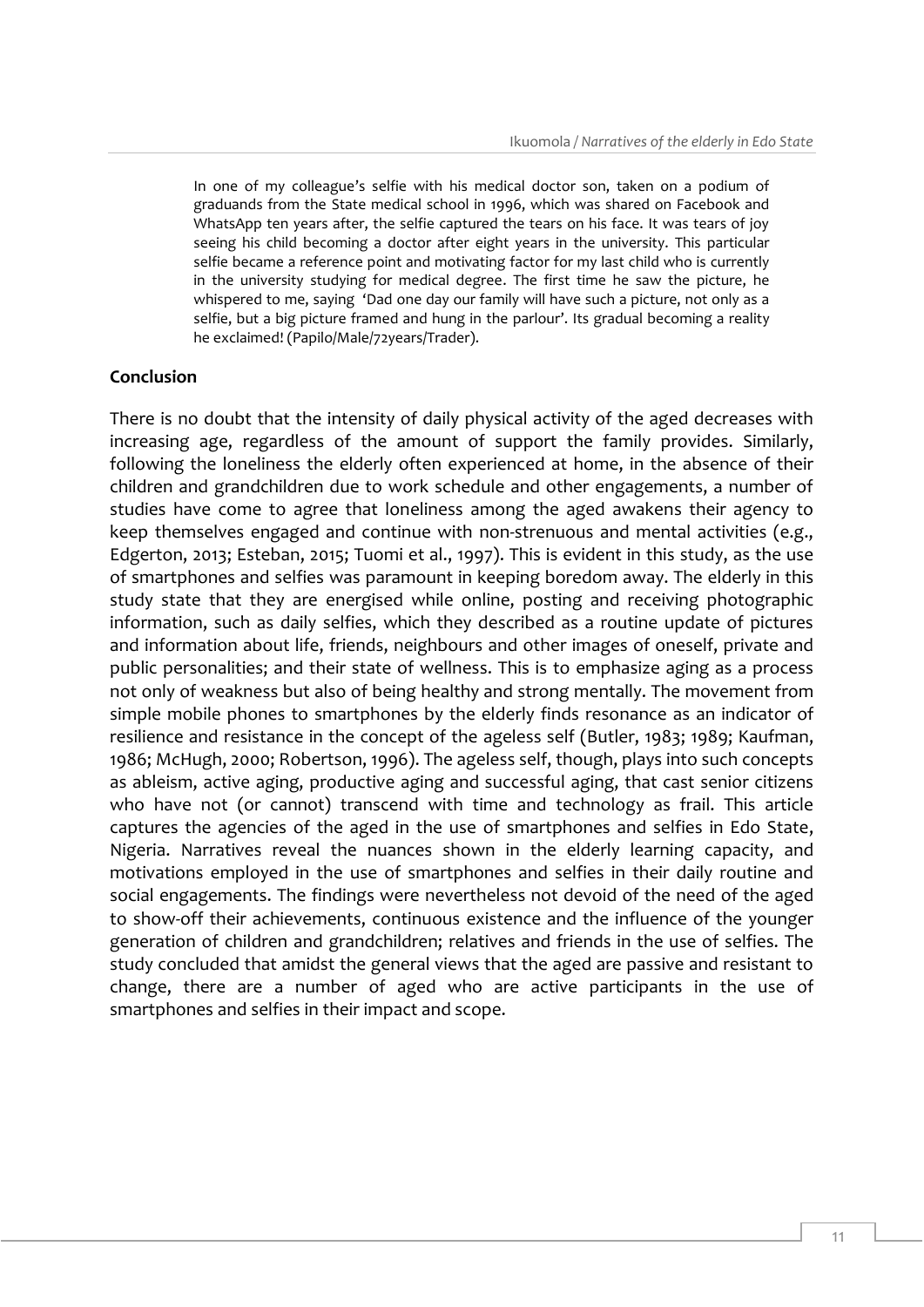## R E F E R E N C E S

- Adeleke, D. (2016). *There are now 216 million connected telephone lines in Nigeria*. Retrieved from [https://techpoint.ng/2016/05/05/now-216-million-connected](https://techpoint.ng/2016/05/05/now-216-million-connected-telephone-lines-nigeria/)[telephone-lines-nigeria/.](https://techpoint.ng/2016/05/05/now-216-million-connected-telephone-lines-nigeria/)
- Adepetun. A. (2016). Nigeria: Smartphone penetration hits 30 percent in Nigeria. *In The Guardian*. Available at<http://allafrica.com/stories/201607080930.html>
- Africa Infotech Consulting (2017). Smartphone market to be worth \$355 billion in 2020. Retrieved from http:// m.guardian.ng/tag/Africa-infotech-consulting/&hl=en-NG.
- Akeredolu-Ale, E.O & Aribiah, O. (2001) *Public Policy and Old Age Security in Nigeria*. Center for Social Policy, Ibadan Nigeria.
- Albury, K. (2015). Selfies, sexts, and sneaky hats: Young Peoples' understandings of gendered practices of self-representation. *International Journal of Communication* 9: 1734–1745.
- Ardévol, E., & Gómez-Cruz, E. (2012). Private body, public image: Self-portrait in the practice of digital photography*. Revista de Dialectologia y Tradiciones Populares*, 67, 181-208.
- Atchley, R. (1989). A continuity theory of normal aging. *The Gerontologist*, 29, 183-190.
- Butler, R.N. (1983). An overview of research on aging and the status of gerontology today. *The Milbank Memorial Fund Quarterly Health and Society*, 61, 351-361.
- Butler, R.N. (1989) Dispelling ageism: the cross-cutting intervention. *Annals of the American Academy of Political and Social Science*, 503, 138-147.
- Chen, K. & Chan, A.H.S (2011). A review of technology acceptance by older adults. *Gerontechnology*, 10, 1-12.
- Chen, K; Chan, AHS; & Tsang, SNH. (2013). Usage of mobile phones amongst elderly people in Hong Kong. *Proceedings of the international multiconference of engineers and computer scientists* Vol II, IMECS, March 13 - 15, Hong Kong.
- Couldry, N. (2012). *Media, society, world: Social theory and digital media practice*. Cambridge, UK: Polity.
- Danbatta, U. (2016). *Nigeria: Smartphone penetration hits 30 percent in Nigeria*. Available at [http://allafrica.com/stories/201607080930.html.](http://allafrica.com/stories/201607080930.html)
- Edgerton, T. (2013) Self-reported aging-related fatigue: A concept description and its relevance to physical therapist practice. *Physical Therapy*, 93, 1403-1413.
- Egwu, C. (2013). Modernization and ageing patterns in Nigeria. *International Journal of Social Sciences and Humanities Reviews*, 4(1): 116-119.
- Ehmen, H., Haesner, M., Steinke, I., Dorn, M., Gövercin, M., & Steinhagen-Thiessen, E. (2012). Comparison of four different mobile devices for measuring heart rate and ECG with respect to aspects of usability and acceptance by older people". *Appl. Ergon*, 43,582-587.
- Ejechi, E. O. (2013). A Comparative study of physical activity and cognitive function of a sample of elderly Nigerians living in a rural and an urban area. *International Journal of Humanities & Social Science*, 3(6):140-150.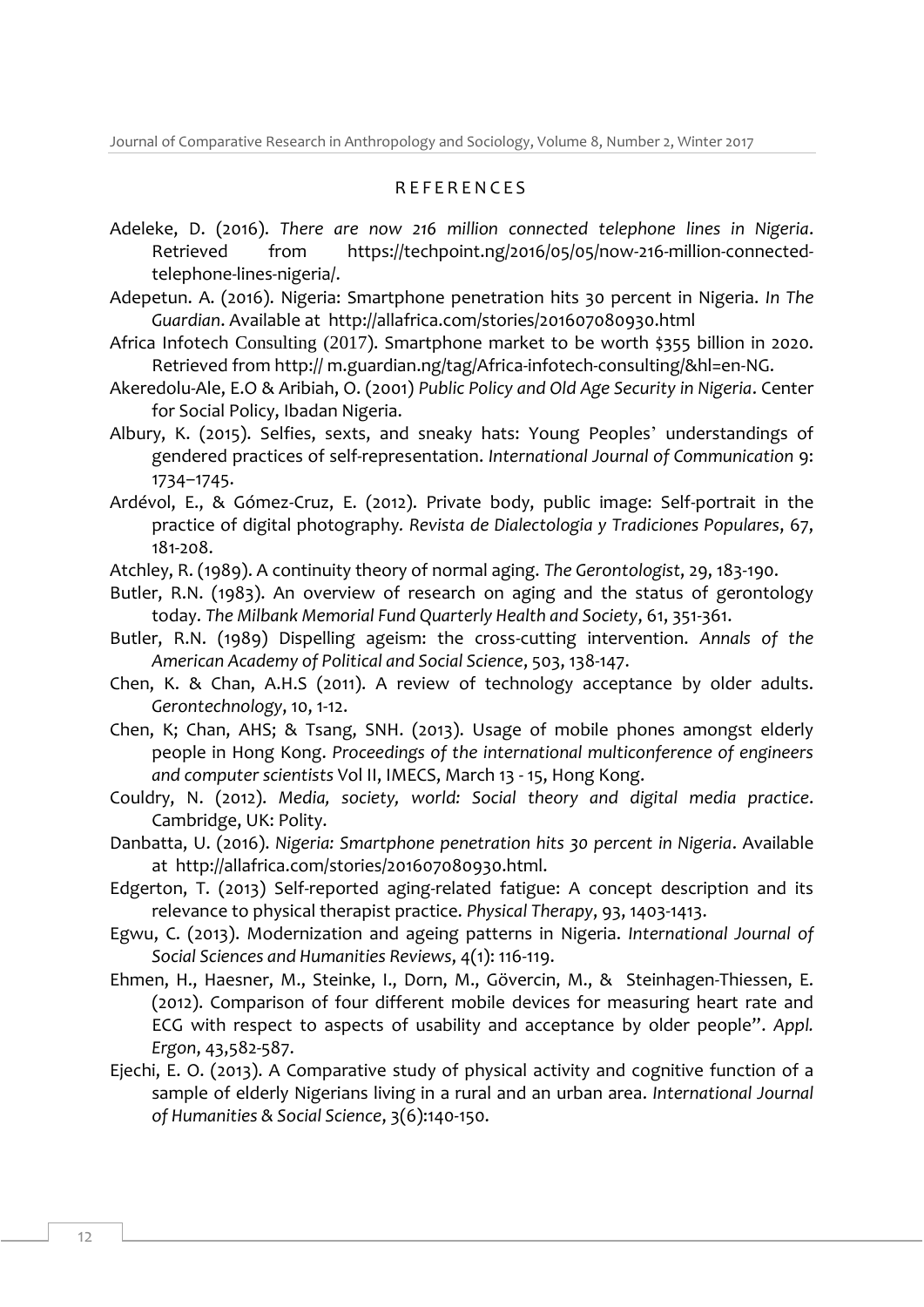- Emerson R. M, Fretz R. I & Shaw L. L (1995) *Writing ethnographic field notes*. Chicago, IL: University of Chicago Press.
- Esteban, R.C (2015). Thinking about aging: Experience, identity and meaning among an elderly population in the Philippines. *Advances in Aging Research*, 2015, 4, 133-153
- Esteban, R.C, Dominguez, J., Yumul, J., Natividad, B., Magpantay, C., Soriano, J.R., et al. (2013). *Quality of life among the Filipino elderly: Glimpses from a community*. Philippine Neuroscience, 1, 15-24.
- Fitzpatrick, J. M. & Roberts, J. D. (2004). Challenges for care homes: education and training of healthcare assistant. *British Journal of Nursing*. 13(21), 1258-1261.
- Fox, J., & Rooney, M. C. (2015). The dark triad and trait self-objectification as predictors of men's use and self-presentation behaviors on social networking sites. *Personality and Individual Differences*, 76, 161-165.

Franklin, N. (2009). Lifestyle and successful aging. *American Journal of Lifestyle Medicine*, 3, 6-11.

- Gye, L. (2007). Picture this: The impact of mobile camera phones on personal photographic practices. *Continuum*, 21(2), 279-288. doi:10.1080/10304310701269107.
- Hall, J. (2014). *The self-portrait: A cultural history*. London, UK: Thames and Hudson.
- Hondagneu-Sotelo, P. (1999). Introduction: Gender and contemporary U.S. immigration. *American Behavioral Scientist* 42 (4), 565-76.
- Ikuomola, A.D. (2015). *Unintended consequences of remittance: Nigerian migrants and intra-household conflicts*. SageOpen, 5(3), 1-8. doi:10.1177/2158244015605353.
- Kaufman, S. (1986). *The Ageless self: Sources of meaning in late life*. University of Wisconsin, Madison.
- Kemp, B.J. (1999). Quality of life while aging with a disability. *Assistive Technology*, 11(2): 158-163.
- Kurniawan, S. (2008). Older people and mobile phones: A multi-method investigation, *International Journal of Human-Computer Studies*, 66: 889-901.
- Mallenius, S., Rossi, M., and Tuunainen, V.K (2007). *Factors affecting the adoption and use of mobile devices and services by elderly people-results from a pilot study*. Available[:http://www.marshall.usc.edu/ctm/Research.](http://www.marshall.usc.edu/ctm/Research)
- McHugh, K.E. (2000). The ageless self? Emplacement of identities in Sun Belt retirement communities. *Journal of Aging Studies*, 14, 103-115.
- Marwick, A. (2015). Instafame: Luxury selfies in the attention economy. *Public Culture*, 27, 137–160. Retrieved from http:// doi.org/10.1215/08992363-2798379.
- Mascarenhas-Keyes, S. (1990). Migration, progressive motherhood and female autonomy: Catholic women in Goa. In: Dube, L.; Palriwala, R., (ed). *Structures and strategies: Women, work and family*. New Delhi: Sage Publications, pp. 119-143.
- Mondain, N & Diagne, A. (2013). Discerning the reality of Those left behind' in contemporary migration processes in Sub-Saharan Africa: Some theoretical reflections in the light of data from Senegal. *Intercultural Studies*, 34 (5), 503-516.
- Nigerian Communications Commission (2017). *Subscribers Statistics*. Available [http://www.ncc.gov.ng/stakeholder/statistics-reports/subscriber-data.](http://www.ncc.gov.ng/stakeholder/statistics-reports/subscriber-data)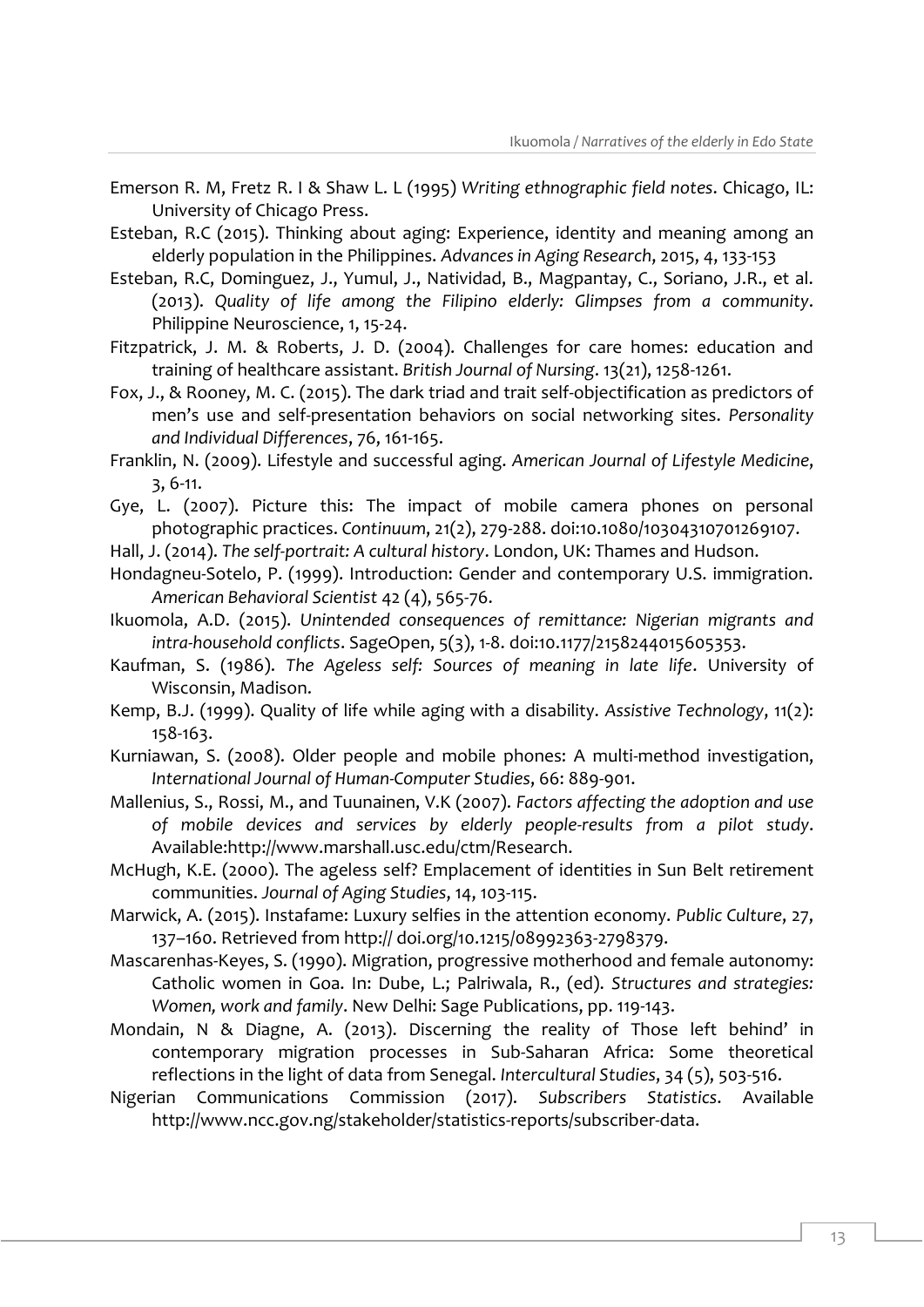Journal of Comparative Research in Anthropology and Sociology, Volume 8, Number 2, Winter 2017

- Osezua, C.A. (2013). Changing status of women and the phenomenon trafficking of women for transactional sex in Nigeria: A qualitative analysis. *International Women Studies* 14 (3), 13-30.
- Plaza, I., Martín, L., Martin, S., & Medrano, C. (2011). Mobile applications in an aging society: Status and trends, *J. Syst. Software*, 84, 1977-1988.
- Posner, M. (2015) *Selfies, Snapchat, and Cyberbullies: Coming of Age Online*. Miriam Posner.com. Retrieved from: [http://miriamposner.com/dh150w15/.](http://miriamposner.com/dh150w15/)
- Rettberg, J. W. (2014). *Seeing ourselves through technology: How we use selfies, blogs and wearable devices to see and shape ourselves*. New York, NY: Palgrave Macmillan.
- Roberts, B. (2011). Photographic portraits: Narrative and memory. *Forum: Qualitative Social Research*, 12(2), 1–45. Retrieved from http://www.qualitativeresearch.net/index.php/fqs/article/view/1680/3203
- Robertson, A.F. (1996). The development of meaning: ontogeny and culture. *The Journal of the Royal Anthropological Institute*, 2, 591-610.
- Schwarz, O. (2010). On friendship, boobs and the logic of the catalogue: Online selfportraits as a means for the exchange of capital. *Convergence*, 16(2), 163–183. doi:10.1177/1354856509357582.
- Senft, T. (2008). *Camgirls: Celebrity and community in the age of social networks*. New York, NY: Peter Lang.
- Senft, T. (2013). Microcelebrity and the branded self. In J. Hartley, J. Burgess, & A. Bruns (Eds.), *A companion to new media dynamics*. Malden, MA: Wiley-Blackwell.
- Senft, T. M and Baym, N. K. (2015). What does the selfie say? Investigating a global phenomenon. *International Journal of Communication*, 9:1588-1606.
- Steenson, M. (2006). *Mobile space is women's space: Reframing mobile phones and gender in an urban context*. New Haven, CT: Yale School of Architecture.
- Tse, M.M.Y., Choi, K.C.Y., & Leung, R.S.W. (2008). "E-health for older people: The use of technology in health promotion. *Cyberpsychology and Behavior*, 11,. 475-479.
- Tuomi, K., Ilmarinen, J.K., Seitsamo, J., Huuhtanen, P., Martikainen, R., Nygård, C., et al. (1997). Summary of the Finnish research project (1981-1992) to promote the health and work ability of aging workers. *Scandinavian Journal of Work, Environment and Health*, 23, 66-71.
- Turkle, S. (2013). *Alone together: Why we expect more from technology and less from each other*. New York, NY: Basic Books.
- UNFPA & Help Age International. (2012) *Ageing in the twenty-first century: A celebration and a challenge*. New York/ London: UNFPA/ HAI.
- United Nations Populations Division. (2009). World population prospects: The 2006 revision.
- Ziefle, M. & Bay, S. (2005). How older adults meet complexity: Aging effects on the usability of different mobile phones. *Behaviour. Information. Technology*. 24:375-389.